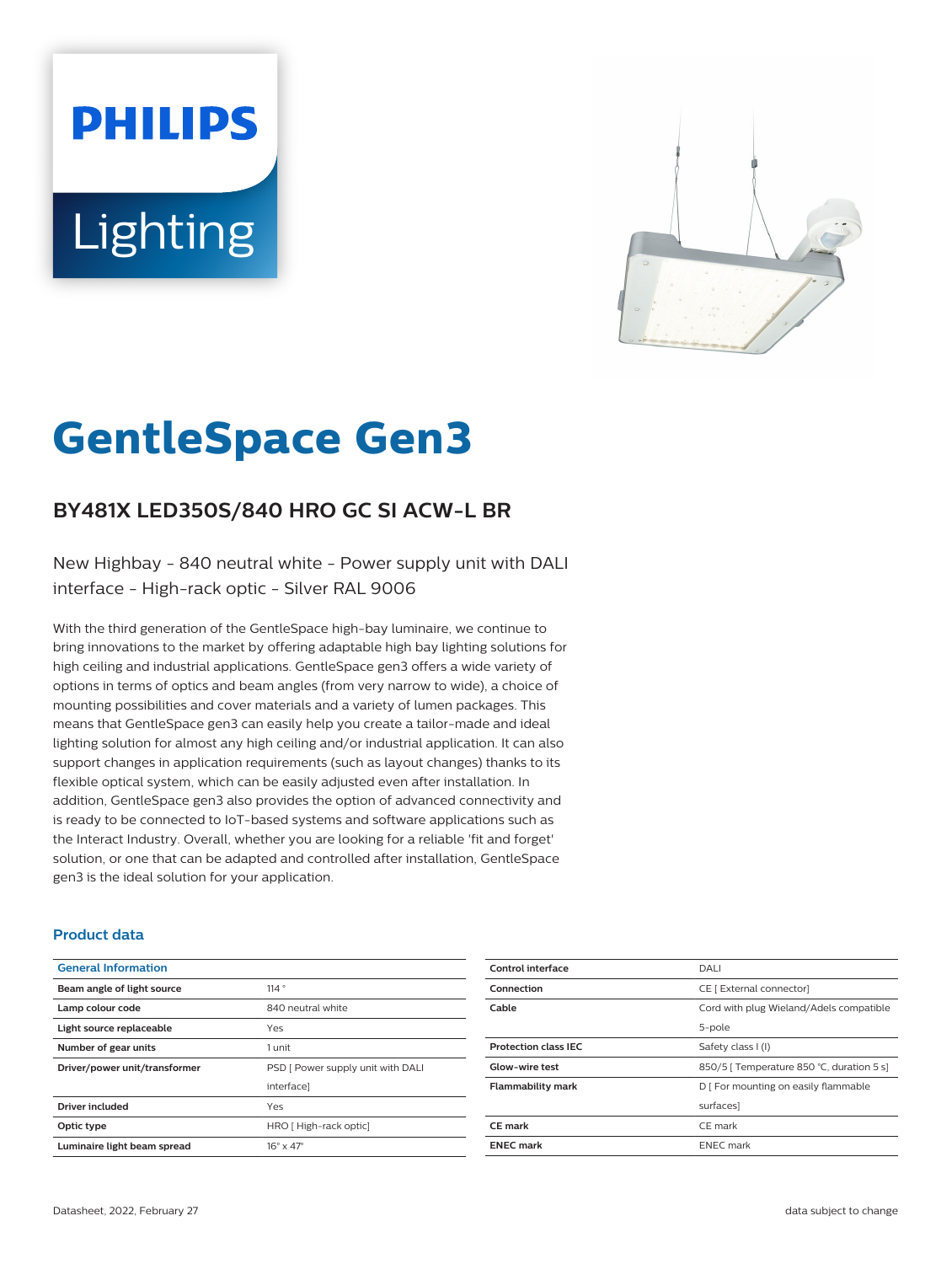## **GentleSpace Gen3**

| <b>Warranty period</b>                     | 5 years                                 |
|--------------------------------------------|-----------------------------------------|
| Constant light output                      | No                                      |
| Number of products on MCB (16 A type B)    | 8                                       |
| <b>EU RoHS compliant</b>                   | Yes                                     |
| <b>Product family code</b>                 | BY481X [ New Highbay]                   |
| Unified glare rating CEN                   | Not applicable                          |
|                                            |                                         |
| <b>Operating and Electrical</b>            |                                         |
| <b>Input Voltage</b>                       | 220-240 V                               |
| Input frequency                            | 50 to 60 Hz                             |
| Inrush current                             | 15.3 A                                  |
| Inrush time                                | 0.061 ms                                |
| Power factor (min.)                        | 0.9                                     |
|                                            |                                         |
| <b>Controls and Dimming</b>                |                                         |
| Dimmable                                   | Yes                                     |
|                                            |                                         |
| <b>Mechanical and Housing</b>              |                                         |
| <b>Housing material</b>                    | Aluminium                               |
| <b>Reflector material</b>                  |                                         |
| Optic material                             | Polycarbonate                           |
| Optical cover/lens material                | Glass                                   |
| <b>Fixation material</b>                   | Steel                                   |
| Optical cover/lens finish                  | Clear                                   |
| <b>Overall length</b>                      | 712 mm                                  |
| Overall width                              | 490 mm                                  |
| <b>Overall height</b>                      | 120 mm                                  |
| Colour                                     | Silver RAL 9006                         |
| Dimensions (height x width x depth)        | 120 x 490 x 712 mm (4.7 x 19.3 x 28 in) |
|                                            |                                         |
| <b>Approval and Application</b>            |                                         |
| Ingress protection code                    | IP65 [ Dust penetration-protected, jet- |
|                                            | proof]                                  |
| Mech. impact protection code               | IK02 [ 0.2 J standard]                  |
|                                            |                                         |
| <b>Initial Performance (IEC Compliant)</b> |                                         |
| Initial luminous flux (system flux)        | 35000 lm                                |

| <b>Luminous flux tolerance</b>               | $+/-10%$                           |
|----------------------------------------------|------------------------------------|
| Initial LED luminaire efficacy               | 148 lm/W                           |
| Lamp colour temperature                      | 4000K                              |
| <b>Colour Rendering Index</b>                | >80                                |
| Initial chromaticity                         | (0.38, 0.38) SDCM <3               |
| Initial input power                          | 230 W                              |
| Power consumption tolerance                  | $+/-10%$                           |
|                                              |                                    |
| <b>Over Time Performance (IEC Compliant)</b> |                                    |
| Control gear failure rate at median useful   | 5%                                 |
| life 50,000 h                                |                                    |
| Control gear failure rate at median useful   | 10%                                |
| life 100,000 h                               |                                    |
| Lumen maintenance at median useful life*     | <b>L90</b>                         |
| 50,000 h                                     |                                    |
| Lumen maintenance at median useful life*     | <b>L80</b>                         |
| 100,000 h                                    |                                    |
|                                              |                                    |
| <b>Application Conditions</b>                |                                    |
| Ambient temperature range                    | $-30$ to $+45$ °C                  |
| Performance ambient temperature Tq           | 45 °C                              |
| Maximum dimming level                        | 10%                                |
| Suitable for random switching                | Yes                                |
|                                              |                                    |
| <b>Product Data</b>                          |                                    |
| Full product code                            | 871869940759900                    |
| Order product name                           | BY481X LED350S/840 HRO GC SI ACW-L |
|                                              | <b>BR</b>                          |
| EAN/UPC - product                            | 8718699407599                      |
| Order code                                   | 910500465565                       |
| SAP numerator – quantity per pack            | 1                                  |

**Numerator – packs per outer box** 1

 $\overline{\mathbb{Q}}$  850°C P65 K02

**SAP material** 910500465565 **SAP net weight (piece)** 11.000 kg

**Dimensional drawing**



**BY481X LED350S/840 HRO GC SI ACW-L BR**